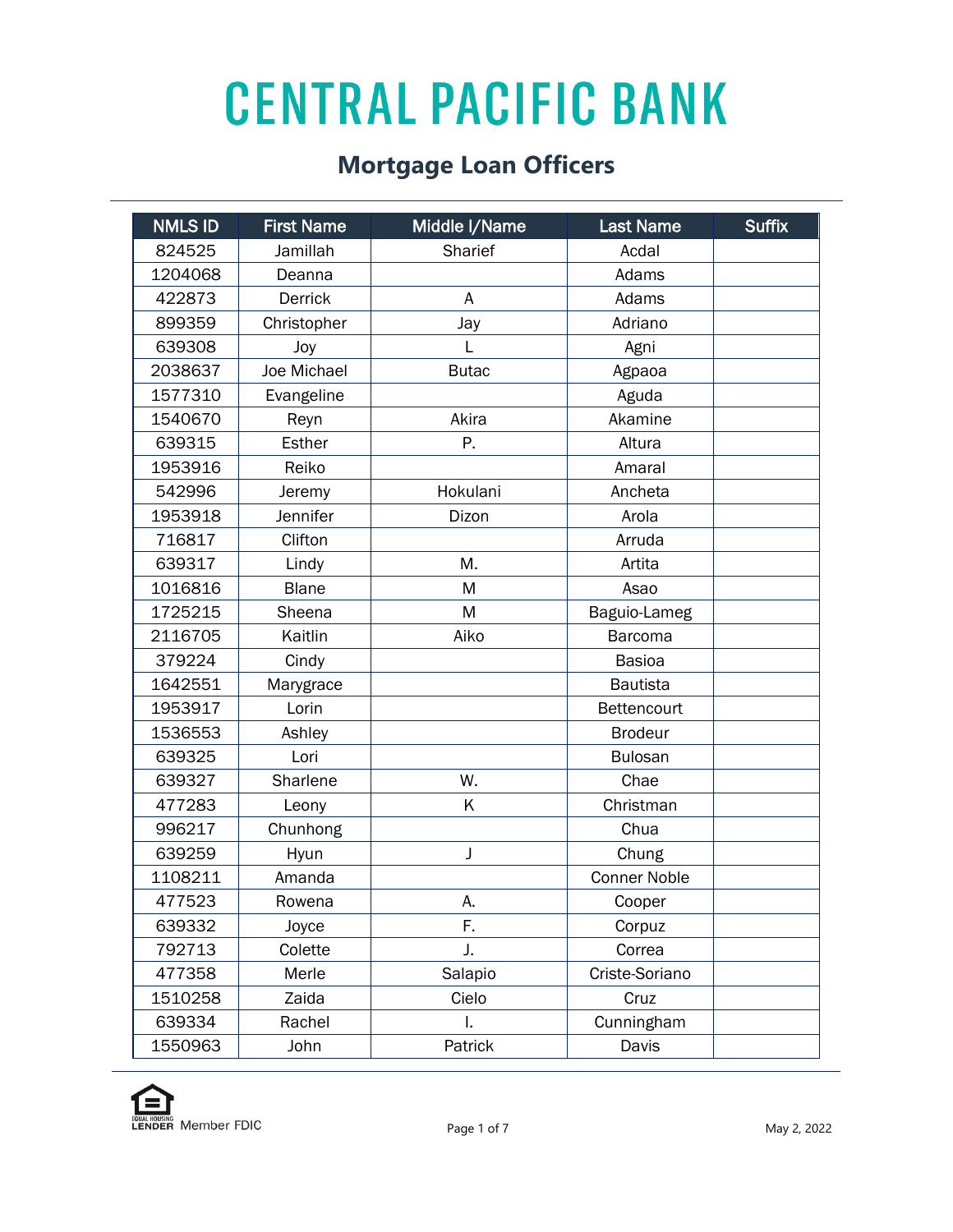| <b>NMLS ID</b> | <b>First Name</b> | Middle I/Name    | <b>Last Name</b> | <b>Suffix</b> |
|----------------|-------------------|------------------|------------------|---------------|
| 335227         | Myrna             | R                | Declaro          |               |
| 1313831        | David             | Mark             | Dickson          |               |
| 2326856        | Ryane             | Rikio            | Doi              |               |
| 1607874        | Kalala            | Moli             | Domingo          |               |
| 1805418        | Ashlee            | M                | Elliott          |               |
| 639337         | Gaylin            | I.               | Enos             |               |
| 1953919        | Charisse          |                  | Eugenio          |               |
| 860090         | Jason             |                  | Evans            |               |
| 2121325        | Jordan Patrick    | Simon            | Fabella          |               |
| 992555         | Sandy-Seneti      |                  | Falemaka         |               |
| 1569743        | Lisa              |                  | Featheran        |               |
| 543032         | Rona-Lynn         | Leinaala         | Fejeder          |               |
| 477403         | Jerry             | Corpuz           | Felipe           |               |
| 639272         | Amy               | M                | Flores           |               |
| 1588537        | Nicole            |                  | Flores           |               |
| 378910         | <b>Blenn</b>      | Akira            | Fujimoto         |               |
| 1573425        | Kristyn           | Υ.               | Fujita           |               |
| 1702831        | Corey             | <b>YS</b>        | Funai            |               |
| 1163142        | Amie              | A                | Gallegos         |               |
| 639342         | Angelita          | R.               | Garcia           |               |
| 477477         | Rita              |                  | Garcia           |               |
| 568795         | <b>Steve</b>      | Jude Rosacia     | Garcia           |               |
| 378781         | Zachary           | Тy               | Gaynor           |               |
| 639344         | Sandra            |                  | Gibo-Umoto       |               |
| 639345         | Molina            | C.               | Gomez            |               |
| 1561869        | Romano            | Redor            | Gregorio         |               |
| 1694203        | Cathleen          |                  | Hadley           |               |
| 639351         | Mary              | C.               | Hazen            |               |
| 1681690        | Paula Marie       | Natividad        | He               |               |
| 2172591        | Jessica           | Fiona            | Helsham          |               |
| 1578435        | Cynthia           |                  | Hew              |               |
| 388422         | Terilyn           | Wahilani Antonio | Higa             |               |
| 2213982        | Tatsuki           | A                | Hirai            |               |
| 647382         | Lori              | F.               | Honda            |               |

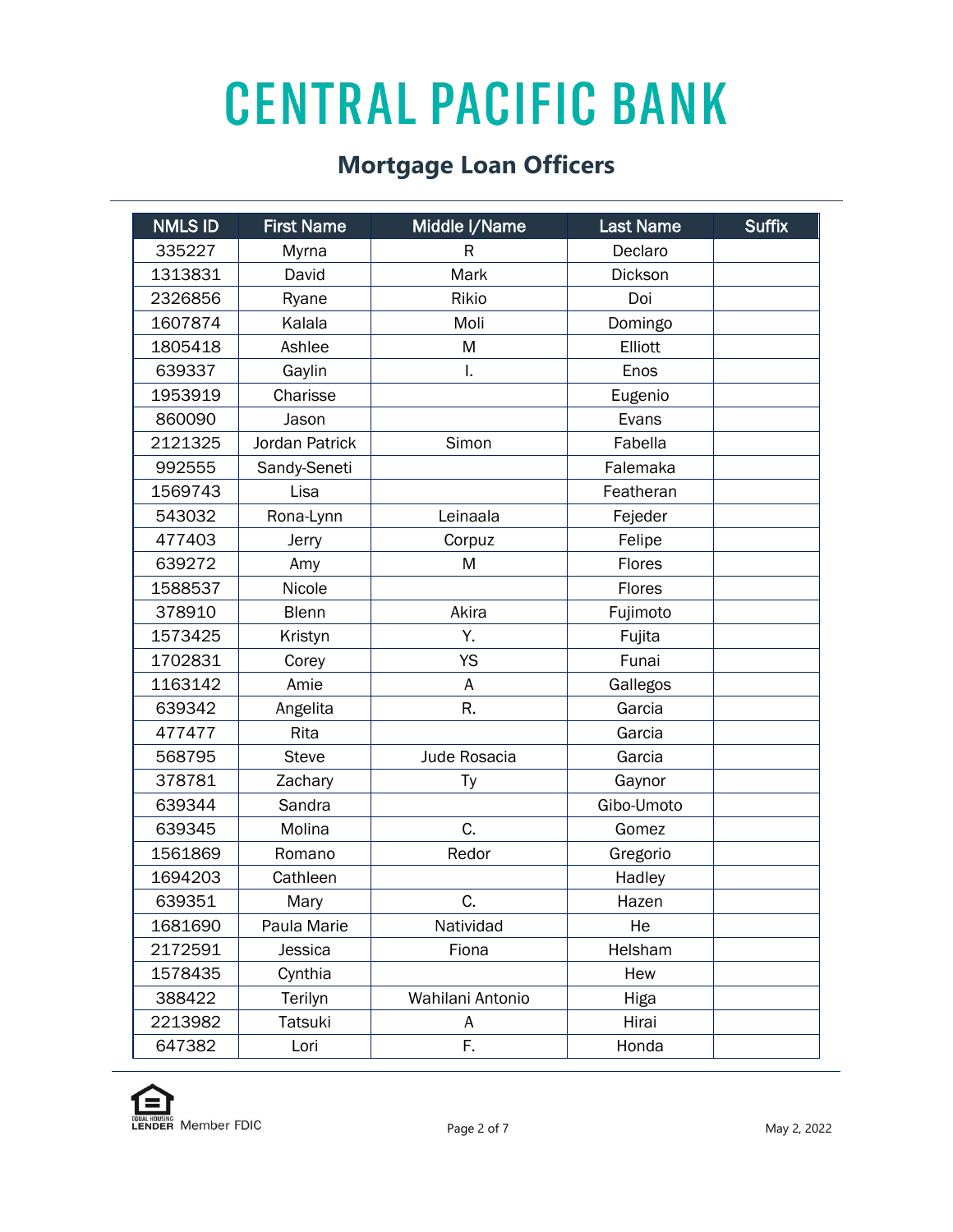| <b>NMLS ID</b> | <b>First Name</b> | Middle I/Name       | <b>Last Name</b> | <b>Suffix</b> |
|----------------|-------------------|---------------------|------------------|---------------|
| 399228         | Christy           | M                   | Hong             |               |
| 477444         | Corey             | Richard             | Horowitz         |               |
| 377702         | Donn              | Yoshikazu           | Hoshide          |               |
| 639358         | Stephanie         | M.                  | Huerta-Viloria   |               |
| 1176029        | Melissa           |                     | Ilutiza          |               |
| 1482146        | Erin              |                     | <b>Issa</b>      |               |
| 639362         | Eun-Hee           | C.                  | Kai              |               |
| 477440         | Shelly            | <b>Kimie Talaro</b> | Kamakura         |               |
| 639304         | Delia             | А.                  | Kaniaupio        |               |
| 1722542        | Maile             | M.N.                | Kawasaki         |               |
| 685430         | Kristi            |                     | Kaya             |               |
| 315390         | lan               | <b>Nicholas</b>     | Kemsley          |               |
| 1745438        | Chad              | R                   | Kim              |               |
| 639313         | Michael           | F.                  | Kim              |               |
| 1096366        | Lisa              | MK                  | Kimoto           |               |
| 1411278        | <b>Brittanee</b>  | Meilani Pasol       | Kingrasaphone    |               |
| 647388         | Eliza             | Lisa                | Kobayashi        |               |
| 639366         | Francine          | Τ.                  | Komine           |               |
| 792868         | Laura             | Harumi Yamamoto     | Komoda           |               |
| 543010         | Rocephine         | Ganutisi            | Koyama           |               |
| 2172592        | Shayla            | Anelalani           | Kumata           |               |
| 1876576        | Avery             |                     | Kurahashi        |               |
| 493248         | Scott             | Masahiro            | Kurosawa         |               |
| 1613909        | Lori              |                     | Kutara           |               |
| 2297035        | lan               |                     | Kuwazaki         |               |
| 1860814        | Bo Kyung          |                     | Kwak             |               |
| 1953920        | Leslie            | M.                  | Labasan          |               |
| 1856522        | Dawn              | Kitlin              | Lam              |               |
| 477421         | Michael           | David               | Lampman          |               |
| 2146653        | Justin            | Abangan             | Laurin           |               |
| 1407130        | <b>Behira</b>     | Ly-Ann              | Leasiolagi       |               |
| 477441         | <b>Brian</b>      | Gar Wai             | Lee              |               |
| 791402         | Gale              | M                   | Lee              |               |
| 844697         | Spencer           | Henry               | Lee              |               |

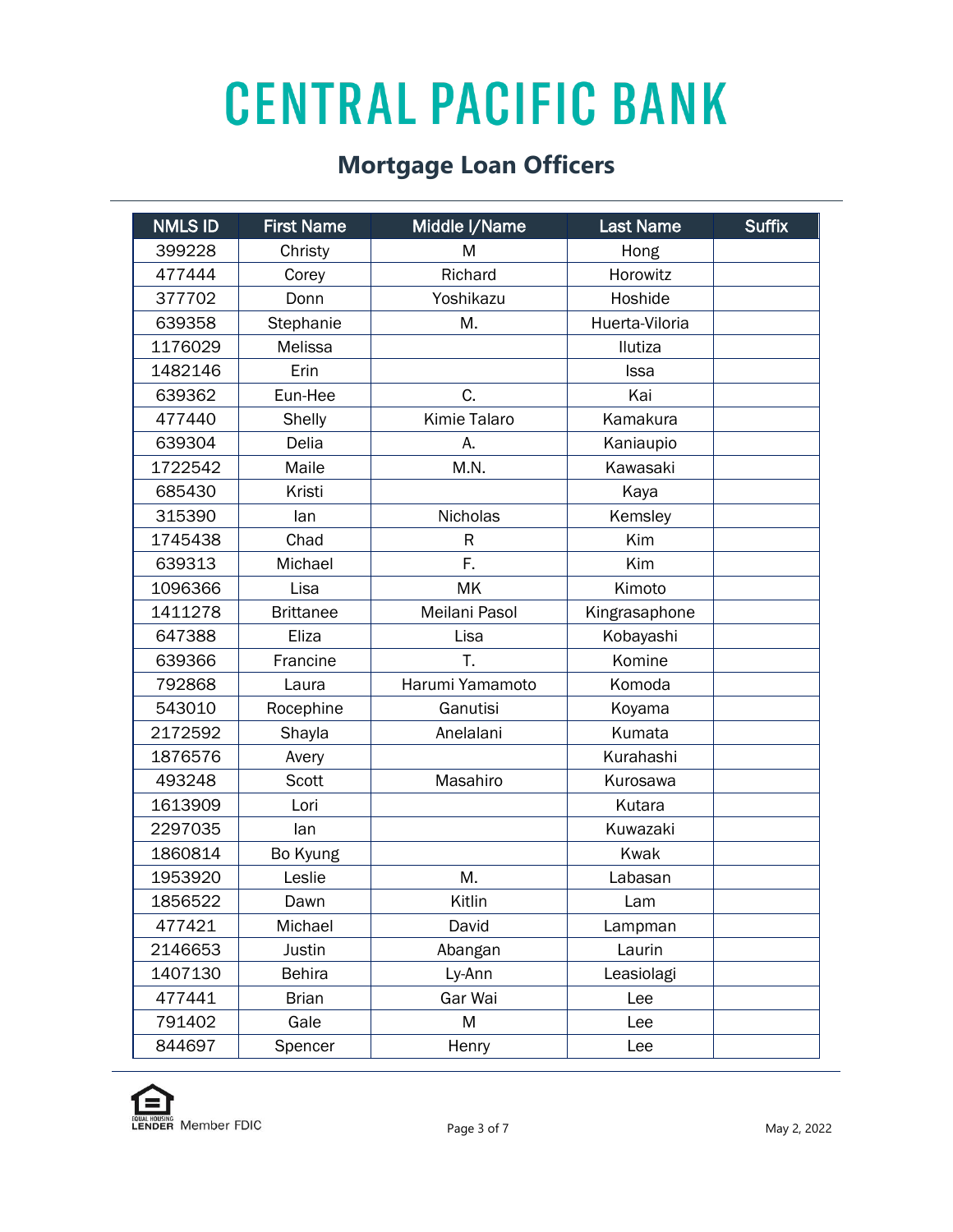| <b>NMLS ID</b> | <b>First Name</b>    | Middle I/Name         | <b>Last Name</b> | <b>Suffix</b> |
|----------------|----------------------|-----------------------|------------------|---------------|
| 378851         | Juo                  | Miao                  | Leung            |               |
| 362580         | Kenneth              |                       | Leung            |               |
| 639231         | Jodi                 | K.                    | Lew              |               |
| 1856523        | Pilar                | M                     | Liu              |               |
| 1241025        | Florelei Mica        |                       | Lopez            |               |
| 639233         | Mildred              | S.                    | Lopez            |               |
| 1953921        | <b>Dulce Phoebie</b> | Banawa                | Lucero           |               |
| 543070         | Kimberly             |                       | Macadangdang     |               |
| 787141         | <b>Brandon</b>       | W                     | Mailhot          |               |
| 1156282        | Mary Ann             |                       | Manaday          |               |
| 639240         | Patrice              | M                     | Matsumoto        |               |
| 377378         | Phuong               | MT                    | Matsuura         |               |
| 639242         | Yuko                 |                       | Matsuura         |               |
| 377375         | Gay                  | Colleen               | Mcphail          |               |
| 639243         | Leonie               | G.                    | Melchor-Hirokane |               |
| 315429         | Celia                | Yukiko                | Miho             |               |
| 1219163        | Yuka                 | Kikuchi               | Miller           |               |
| 1978836        | Ariel                | Mika Pualani          | Miyasaki         |               |
| 382260         | Linda                | Chiemi                | Miyasaki         |               |
| 2228052        | Ciera                | Meteye'               | Monotaga         |               |
| 2121327        | Kate                 |                       | Morden           |               |
| 1336697        | Kevin                | Wayne                 | Morris           |               |
| 1296932        | Marilou              | G                     | Mortimer         |               |
| 1659129        | Carol                |                       | Murakami         |               |
| 827485         | Erin                 | Catherine             | Murray           |               |
| 1977889        | David                | C                     | Na               |               |
| 1953914        | Joanne               | Mae                   | Naira-Jose       |               |
| 671742         | Rumiko               | Yamaguchi             | Nakagawa         |               |
| 2296533        | Matthew              | Kahuaka'lkaua Kiyoshi | Nakamoto         |               |
| 580467         | Robert               | Soon Duk              | Nakamoto         |               |
| 2176609        | Gina                 |                       | Nakamura         |               |
| 316262         | Linda                | Noriko                | Nakanelua        |               |
| 310799         | Craig                | Mitsuo                | Nakashima        |               |
| 1642555        | Milagros             | C                     | Natera           |               |

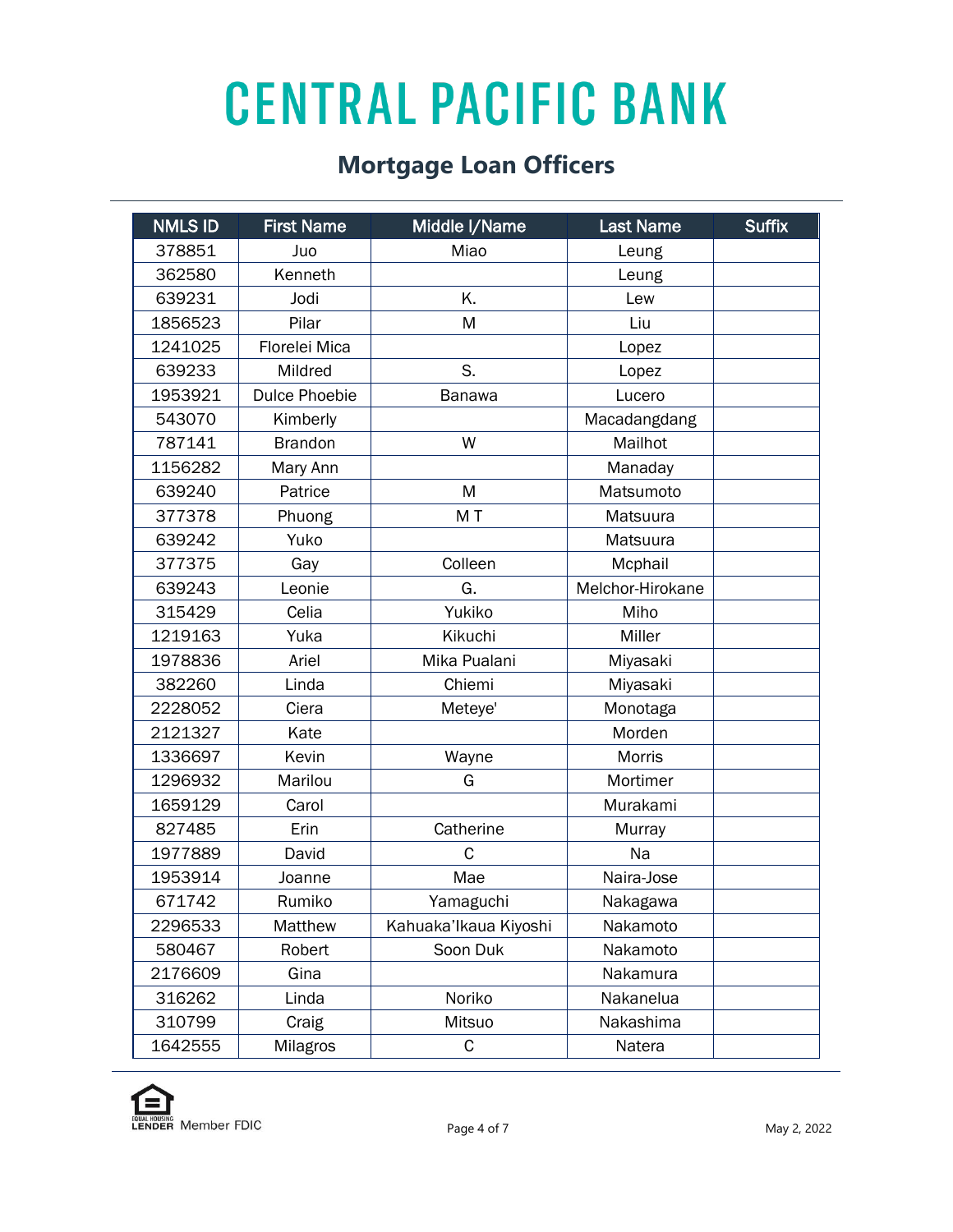| <b>NMLS ID</b> | <b>First Name</b> | Middle I/Name     | <b>Last Name</b> | <b>Suffix</b> |
|----------------|-------------------|-------------------|------------------|---------------|
| 639250         | Lynnette          | G.                | Nerveza          |               |
| 639251         | Kathy             | K.W.              | Ng               |               |
| 1172127        | Jennifer          |                   | Nguyen           |               |
| 1443345        | Luc               | Tien              | Nguyen           |               |
| 386812         | Thuy Hong         | N <sub>T</sub>    | Nguyen-Martines  |               |
| 1205976        | Melissa           | G                 | <b>Nicolas</b>   |               |
| 639314         | Miyuki            |                   | Noji             |               |
| 639253         | Grizel            |                   | Nutter           |               |
| 639265         | Helen             | M                 | O'Dell           |               |
| 477463         | Jon               | Shoichi           | Okabe            |               |
| 639254         | Vey               | K.S.              | <b>Okutsu</b>    |               |
| 733344         | Stanford          |                   | Ono              |               |
| 1766983        | Karina            | F                 | Orpiano          |               |
| 1876577        | Erlist            |                   | Otis             |               |
| 2172593        | Riemah            | Sadorra           | Pacariem         |               |
| 2116012        | Samuel            | Manantan          | Padua            | Jr            |
| 639256         | Estela            |                   | Pagdilao         |               |
| 674837         | Anna Maria        | Jacinto           | Pahayahay        |               |
| 609947         | Alan              |                   | Pak              |               |
| 2042029        | Angelica Gail     | Tolentino         | Penalosa         |               |
| 1280904        | Kelly             | S                 | Pocock           |               |
| 1596961        | Morgan            | Allman            | Prendergast      |               |
| 1876578        | Anne Rose         | <b>Fuentes</b>    | Quiroga          |               |
| 1931424        | Jazminh Leigh     | Alinsunurin       | Rabago           |               |
| 239881         | Russell           | Todd              | Rasmussen        |               |
| 1953923        | Maryann           | Simon             | Razos            |               |
| 1786283        | Vaea              | D                 | Rodrigues        |               |
| 2326855        | Oliver            | Vincent           | Rodriguez        |               |
| 716877         | Russell           | J                 | Rodriguez        |               |
| 1509794        | Laurene           | C                 | Roehl            |               |
| 1509868        | Criselda          | <b>Batallones</b> | Rosales          |               |
| 1231252        | Jonathan          | J                 | Rossi            |               |
| 477291         | Rhoda             | Michelle          | Salvador         |               |
| 386930         | Colleen           | S                 | Sasaki           |               |

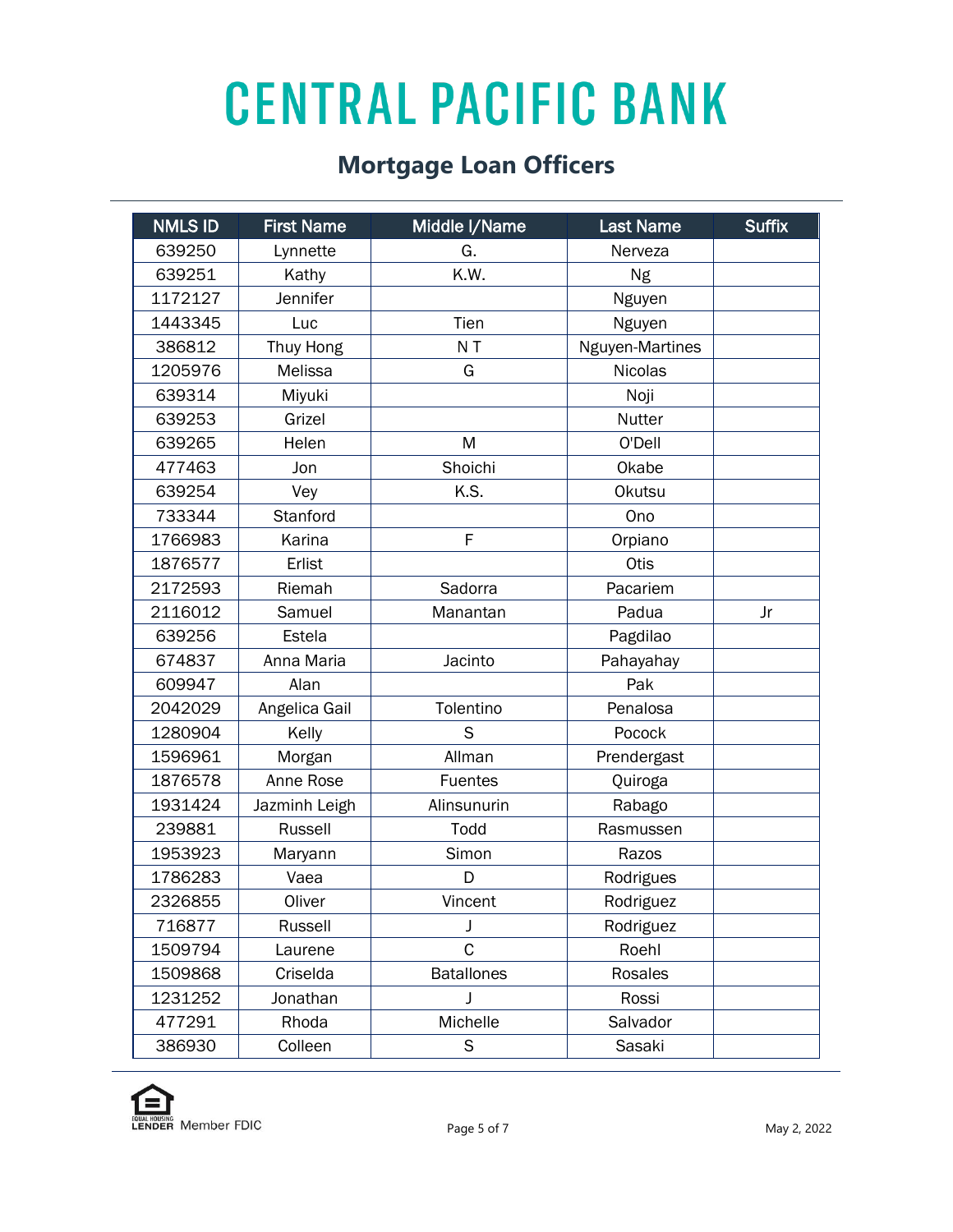| <b>NMLS ID</b> | <b>First Name</b>    | Middle I/Name | <b>Last Name</b> | <b>Suffix</b> |
|----------------|----------------------|---------------|------------------|---------------|
| 639271         | Sharon               | N.            | Sato             |               |
| 1578415        | Sonia                | Dashti        | Seropian         |               |
| 1440878        | Mathew               | S.M.K.K.      | Shibata          |               |
| 639273         | Erica                |               | Shigenaga        |               |
| 834237         | Chie                 | Atsumi        | Shima            |               |
| 1578411        | Sean                 |               | Shimizu          |               |
| 733352         | Keith                | K.            | Shiroma          |               |
| 1931428        | John                 |               | Sim              |               |
| 525983         | Cynthia              | Pojas         | Smith            |               |
| 639324         | Danielle             | K             | Smith            |               |
| 619828         | Trong                | Η             | Son              |               |
| 883743         | Debra                |               | Sotelo           |               |
| 639278         | Michael              | S.            | Stimson          |               |
| 609937         | Joanne               | Frances       | Stubenberg       |               |
| 316099         | Andrew               | Paul          | <b>Stuber</b>    |               |
| 639280         | Shelly               | Ε.            | Sung             |               |
| 1544563        | Priscilla            | M             | Tabayoyong       |               |
| 1411205        | Wayland Kaipo        | Pascua        | Tabiolo          |               |
| 1482154        | Helen                | C.Y.          | Tachibana        |               |
| 1900023        | Sena                 |               | Taki             |               |
| 733363         | Terry                | Υ.            | Tanaka           |               |
| 639283         | Debra                | Y.H.          | Tangonan         |               |
| 1092913        | Jocelyn              | S             | Tangonan         |               |
| 1856526        | Dailyn Ann-<br>Marie | Manuel        | Tauyan           |               |
| 1266345        | Melissa              | H             | Thieu            |               |
| 2121328        | Shauntay             |               | Tigilau          |               |
| 307969         | Iris                 | Hiromi        | Toguchi          |               |
| 1805417        | <b>Blaise</b>        | M.T.C.        | Tolentino        |               |
| 1659130        | Pressie              | A             | Tolentino        |               |
| 1720501        | Sylvia               | Santoso       | Tomasu-Dunn      |               |
| 639285         | Dane                 | Vincent       | Tonaki           |               |
| 639287         | Elaina               | Μ.            | Torres           |               |
| 1046323        | Paul                 | Chi Hung      | <b>Tse</b>       |               |